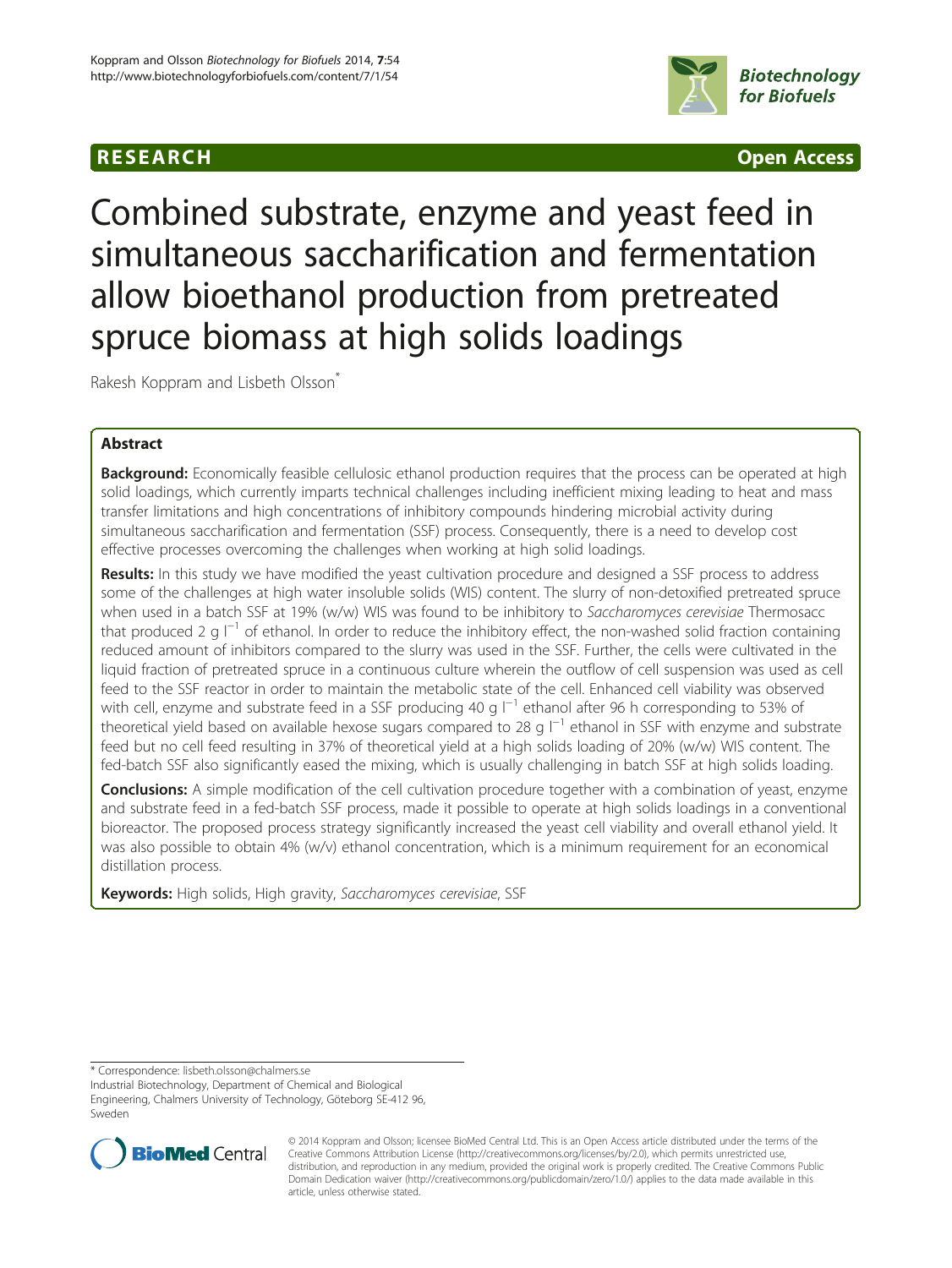## Introduction

Bioethanol produced from lignocellulosic raw materials is considered as a potential transportation fuel providing long-term energy security as well as environmental and economical benefits [[1](#page-7-0)]. Biological conversion of carbohydrates in lignocelluloses to ethanol can be realized by separate hydrolysis and fermentation (SHF) or simultaneous saccharification and fermentation (SSF) of the pretreated raw material. Reduced number of process reactors is one of the features of SSF, which integrates enzymatic hydrolysis and fermentation in one reactor. In SSF, the released sugars from enzymatic hydrolysis are simultaneously consumed by the fermenting microorganism, for example, Saccharomyces cerevisiae during fermentation avoiding product inhibition of enzymes and also decreasing the probability of contamination [[2](#page-7-0)]. Distillation of ethanol from the fermentation broth is one of the energy intensive steps [[3](#page-7-0)] and it is crucial to achieve the highest possible ethanol concentration in the fermentation broth, because the cost of distillation decreases with increase in ethanol concentration [\[4](#page-7-0)]. Ethanol concentration of 4% (w/v) is the minimal requirement for an economical distillation process. By increasing the water insoluble solids (WIS) concentration in an SSF process, it is possible to achieve high sugar concentration and consequently high final ethanol concentration. Currently, when operating at a high WIS content in conventional stirred tank reactors technological challenges remain, which include high viscosity preventing efficient mixing, high power consumption [\[5\]](#page-7-0) and high concentrations of lignocelluloses-derived inhibitors [[6,7](#page-7-0)] that inhibit cellulolytic enzymes and metabolism of S. cerevisiae. A detailed review of the challenges encountered at high solids loading, its pervasive effect on the pretreatment, enzymatic hydrolysis and fermentation has been presented by Koppram et al. [\[8](#page-7-0)].

Inhomogeneity caused by inadequate mixing has been previously addressed in several ways. Different reactor designs such as a liquefaction reactor [\[9\]](#page-7-0) and a simple rotary fermenter [\[10](#page-7-0)] have been designed and fabricated and the SSF functionality of these has been demonstrated using pretreated wheat straw with a dry matter content of 32% (w/w) and higher. However, design of specialized reactors is often expensive and may restrict the functionality to a particular feedstock. Alternatively, using conventional stirred-tank reactors several groups have performed SSF in fed-batch mode with substrate and/or enzyme feed [[11,12](#page-7-0)] to overcome challenges when working with high WIS content. A comprehensive review of SSF has been presented by Olofsson et al. [\[13](#page-7-0)]. Fed-batch SSF has been shown on many occasions to be beneficial for various aspects including: (a) ease of mixing after partial saccharification, resulting in the capacity for more substrate to be added in a stepwise

procedure [[14\]](#page-7-0); (b) lower energy consumption due to lower viscosity [[5\]](#page-7-0) at any given time point compared to batch SSF; (c) low concentration of inhibitory compounds facilitating the yeast, S. cerevisiae to convert them to less inhibitory compounds [[15\]](#page-7-0), and (d) maintaining low glucose concentration in the medium, facilitating effective co-consumption of glucose and xylose by recombinant S. cerevisiae [[16,17](#page-7-0)]. The potential of fed-batch SSF with substrate and enzyme feed using recombinant xylose utilizing S. cere*visiae*, at a demo scale of a  $10\text{-m}^3$  conventional bioreactor, has also been demonstrated using 10% (w/w) WIS content of pretreated corn cobs, producing 4% (w/v) ethanol [[18](#page-7-0)]. Although substrate and enzyme feeding strategies in SSF have been widely explored, the significance of yeast feed in an SSF process remains to be investigated. One of the elemental parts of SSF is the yeast, S. cerevisiae, which at high WIS content is subjected to high concentration of inhibitors that affect cell viability [[19,20](#page-7-0)], growth, ethanol yield and productivity [[21-23](#page-7-0)]. Although several detoxification methods can be employed to partly remove the inhibitors [\[24](#page-7-0)], the cost of such methods limits their use [\[25](#page-8-0)]. Attempts at process modifications to curb the effects of inhibitors have been fruitful. It has been shown that prior to SSF, cultivating the cells in fed-batch mode using the liquid fraction derived from pretreatment improved tolerance towards inhibitors and ethanol productivity in an SSF process using pretreated spruce of relatively low WIS content of 8% (w/w) [\[26](#page-8-0)]. However, when working at WIS content as high as  $20\%$  (w/w), the severity of inhibition increases and therefore, maintaining the viability of yeast throughout the SSF process becomes crucial. In the present work, we developed a continuous mode of cultivation for adaptation, wherein the outflow of cell suspension from the adaptation reactor was fed to the SSF reactor with the objective of maintaining the robustness of yeast cells during the SSF process. With this mode of yeast feed together with the substrate and enzyme-cocktail feed we evaluated the performance of SSF at 20% (w/w) WIS content using pretreated spruce as biomass. In a parallel study, a mathematical model for the SSF process has been developed and the effect of substrate, enzyme and cell feeding was analyzed (Wang R, Koppram R, Olsson L and Franzén C-J. Modeling and experimental studies of multi-feed simultaneous saccharification and co-fermentation of pretreated birch to ethanol. Manuscript).

## Results and discussion

The aim of the current study was to design an SSF process of high WIS content in a conventional stirred-tank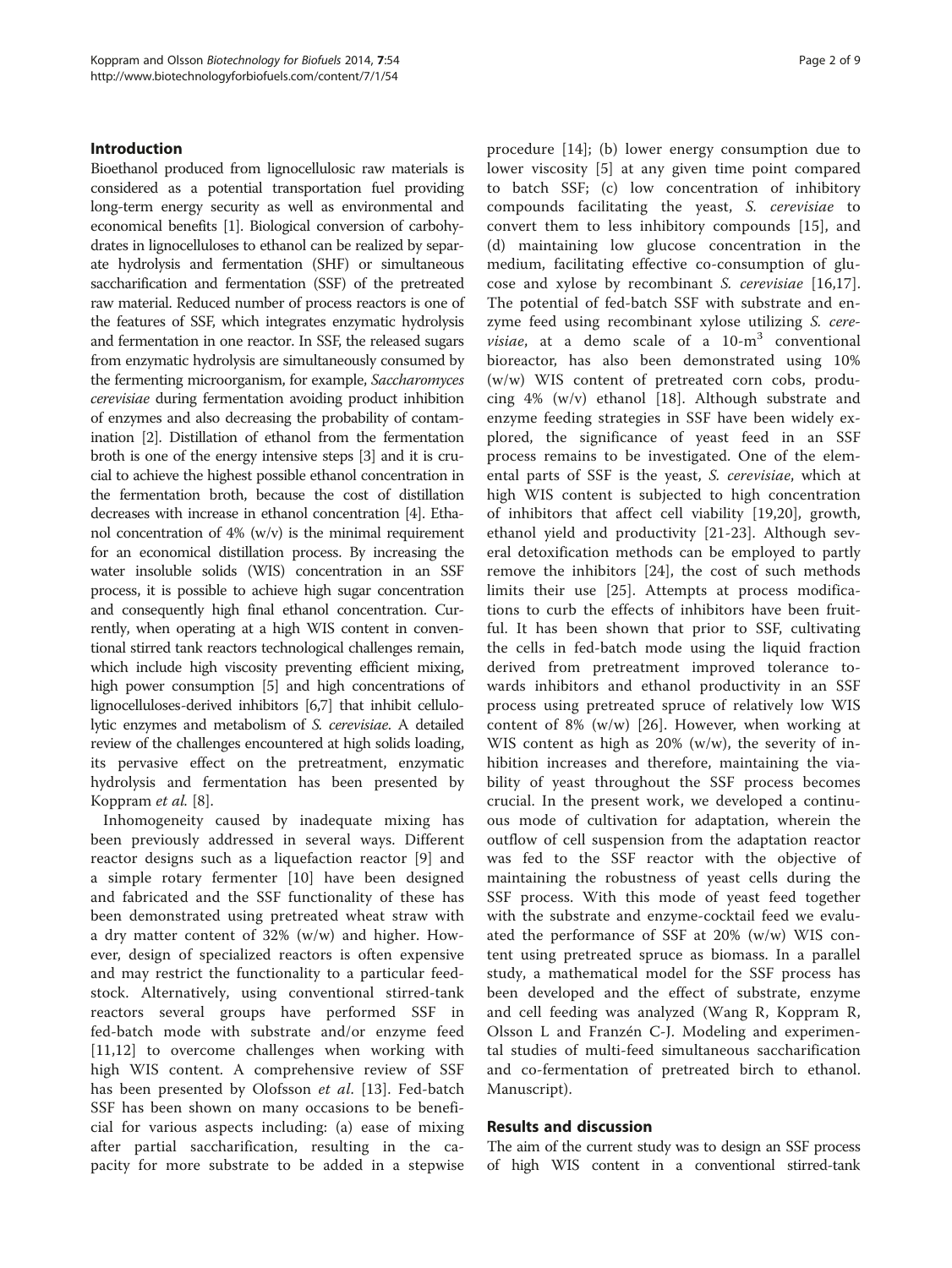bioreactor. We approached this challenge by using a combination of yeast, enzyme and substrate feed as a means to improve the fermentability at high WIS. In addition, we designed a continuous process for cultivation and adaptation of the yeast stream, to allow optimum performance of the S. cerevisiae Thermosacc.

## Evaluation of fermentation performance of Thermosacc

The liquid fraction of the pretreated spruce in combination with minimal medium was used in a fed-batch mode for cultivation and adaptation of Thermosacc prior to SSF and anaerobic fermentation. The slurry of pretreated spruce with 20% (w/w) WIS content used in the batch SSF severely affected the fermentability of Thermosacc. The slurry was initially subjected to prehydrolysis for 24 h at 50°C. Prehydrolysis has been shown to reduce the viscosity of the material and also improve overall ethanol yield [\[27](#page-8-0)]. During the prehydrolysis period of 24 h, the slurry was sufficiently liquefied to ease mixing, which can be observed from the release of glucose (Figure 1). After 24 h, the temperature was adjusted to 35°C and yeast cell suspension was added to initiate the batch SSF. However, no sugar consumption and ethanol production were observed even after 96 h of SSF (Figure 1).

The liquid fraction with different dilutions was also used in anaerobic fermentations to determine the optimal

dilution that promoted fermentation. In the presence of 90% (v/v) of liquid fraction in anaerobic fermentation no hexose sugar consumption and ethanol production were observed even after 96 h (Figure 2). Incidentally, when the liquid fraction was diluted to 60% (v/v), all the glucose and mannose were consumed within 48 h followed by galactose in 96 h, reaching a final ethanol concentration of 15 g  $L^{-1}$ (Figure 2) corresponding to 70% of the theoretical ethanol yield. Although, fed-batch adaptation of yeast using the liquid fraction did not contribute to fermentation in batch SSF of spruce slurry, reducing the inhibitors by diluting the liquid fraction in anaerobic fermentation significantly improved the fermentation performance. However, dilution contributes to increased water consumption and may not be a viable option from an industrial perspective. As most of the inhibitors are water-soluble, a significant fraction of inhibitors can be removed by separating the solid and liquid fraction. The non-washed solid fraction obtained by centrifugation of pretreated slurry contained reduced concentration of inhibitors compared to the slurry (Table [1\)](#page-3-0). Also, the concentrations of inhibitors in the non-washed solid fraction were similar to the concentrations in the  $60\%$  (v/v) liquid fraction used in the anaerobic fermentation that showed improved fermentation performance. Although the separation of pretreated slurry into liquid and solid fraction is also an energy-consuming process, it could nevertheless be essential, mainly for three reasons: (1) to use the liquid fraction to cultivate and adapt the yeast prior to SSF; (2) to



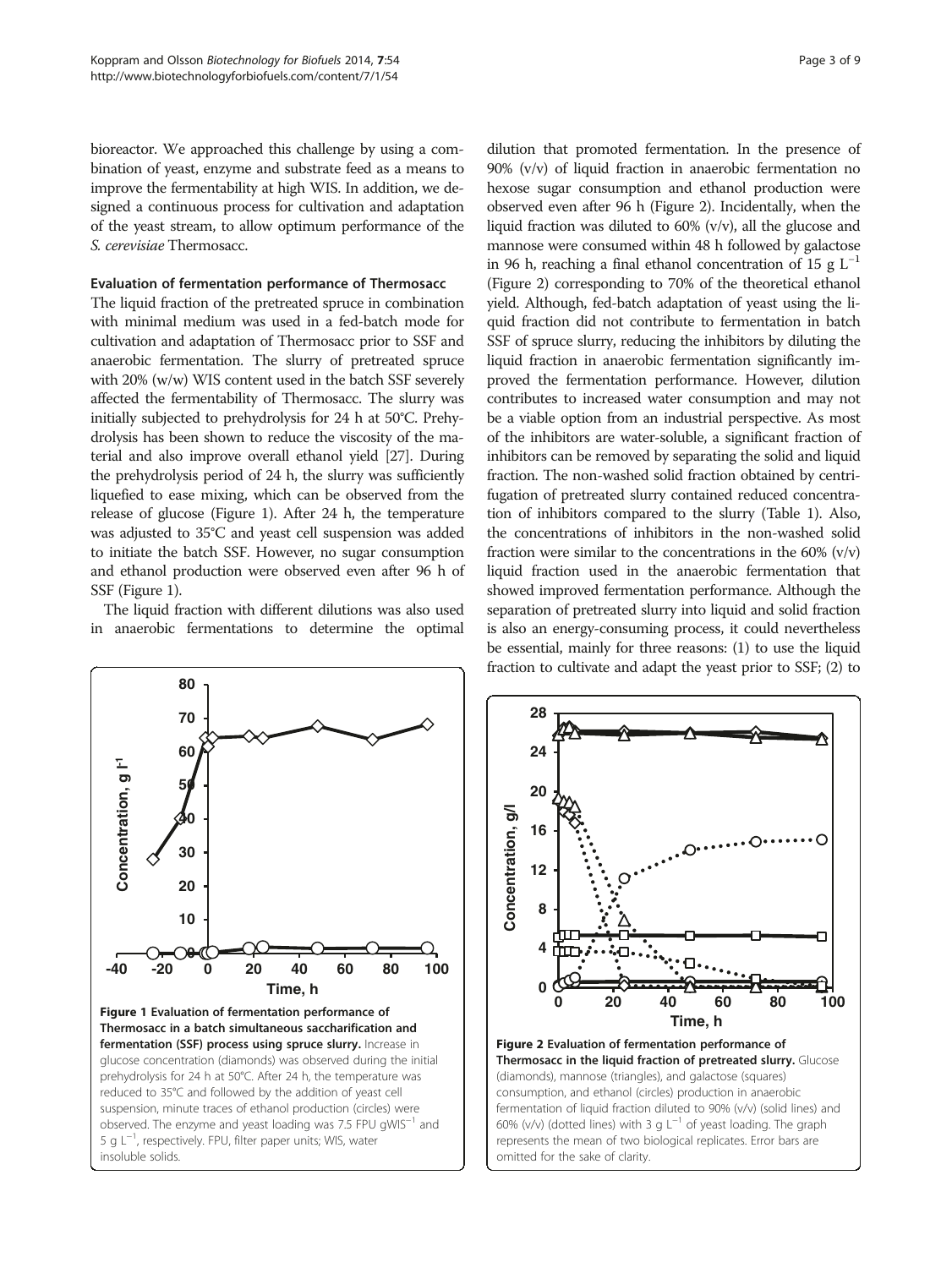<span id="page-3-0"></span>Table 1 Composition of spruce slurry and non-washed solids used in simultaneous saccharification and fermentation (SSF)

| Components  | <b>Concentration when</b><br>slurry was used, g kg <sup>-1*</sup> | <b>Concentration when</b><br>non-washed solids<br>were used, g $kg^{-1*}$<br>200 |  |  |
|-------------|-------------------------------------------------------------------|----------------------------------------------------------------------------------|--|--|
| <b>WIS</b>  | 200                                                               |                                                                                  |  |  |
| Glucan      | 106                                                               | 106                                                                              |  |  |
| Glucose     | 24.8                                                              | 14.5                                                                             |  |  |
| Mannose     | 24.6                                                              | 14.4                                                                             |  |  |
| Galactose   | 4.9                                                               | 2.9                                                                              |  |  |
| Xylose      | 11.9                                                              | 6.9                                                                              |  |  |
| <b>HMF</b>  | 2.8                                                               | 1.7                                                                              |  |  |
| Furfural    | 2.3                                                               | 1.3                                                                              |  |  |
| Acetic acid | 5.7                                                               | 3.3                                                                              |  |  |

\*Concentrations correspond to a total water insoluble solids (WIS) content of 20% (w/w) in SSF with a total working weight of 1.5 kg. HMF,

5-hydroxy-methyl furfural.

reduce the inhibitor concentration in the solid fraction, which can then be used as substrate for SSF, and (3) to increase the WIS content in the solid fraction, which gives flexibility to operate the process with more than 20% (w/w) WIS content, which is not possible with the whole slurry obtained with the pretreatment method used in the study unless evaporation is employed.

## SSF with the solid fraction

## High WIS content in batch SSF causes inhomogeneity

The solid fraction obtained after centrifugation of pretreated slurry contained increased WIS content of 30% (w/w) and reduced concentration of inhibitors (Table 1) compared to the pretreated slurry with a WIS content of 20% (w/w). The fermentability of the solid fraction was assessed in batch SSF at 20% (w/w) WIS content. One of the major problems encountered during the batch SSF was difficulty in mixing, and as a result, local variations in temperature  $(35 \pm 4^{\circ}C)$  were encountered. Sampling was unconventionally done during the batch SSF by opening the fermenter lid and manually mixing the contents with a spatula, and a small portion was then withdrawn. There was a 40-h delayed onset of glucose consumption and after 96 h, only free glucose and mannose present in the solid fraction were consumed and the ethanol concentration reached 9.5 g  $L^{-1}$  (Figure 3) corresponding to 13% of the theoretical ethanol yield based on available hexose sugars. The solid fraction remained unhydrolyzed at the end of 96 h and no glucose was detected in the medium at this time point, which possibly indicates that the enzymes were no longer active. This can be explained by delayed stabilization of pH caused by difficulty in mixing, and therefore the high local pH possibly caused the inactivation of enzymes. Although this clearly indicates the existence of



inhomogeneity in batch SSF at high WIS content, in the next step we evaluated the possibility to use different fed-batch strategies to improve the process outcome at high WIS content.

## Yeast feed improves the overall ethanol yield in SSF at high WIS content

The interplay between substrate, enzyme and yeast forms a basis for optimizing the SSF process. Several combinations to feed the substrate, enzyme preparation and yeast are possible in fed-batch SSF. Primarily, it is important to feed the substrate when working at high WIS content to improve the ethanol yield, as shown by previous studies [[28,29\]](#page-8-0). Therefore, substrate feed remained as a minimum requirement in the current study. Together with the substrate feed the combination of enzyme and/or cell feed was also investigated (Table [2](#page-4-0)). Irrespective of the combination of feeding, the fed-batch SSF significantly improved the mixing, even though the stirrer speed was set at 400 rpm compared to 700 rpm in the batch SSF. This could be directly translated to lower energy-consumption for mixing, which is one of the crucial factors for an economical process. The total WIS, enzyme and yeast load in fed-batch SSF were the same as in the batch SSF. However, we initially operated the fed-batch SSF at relatively low WIS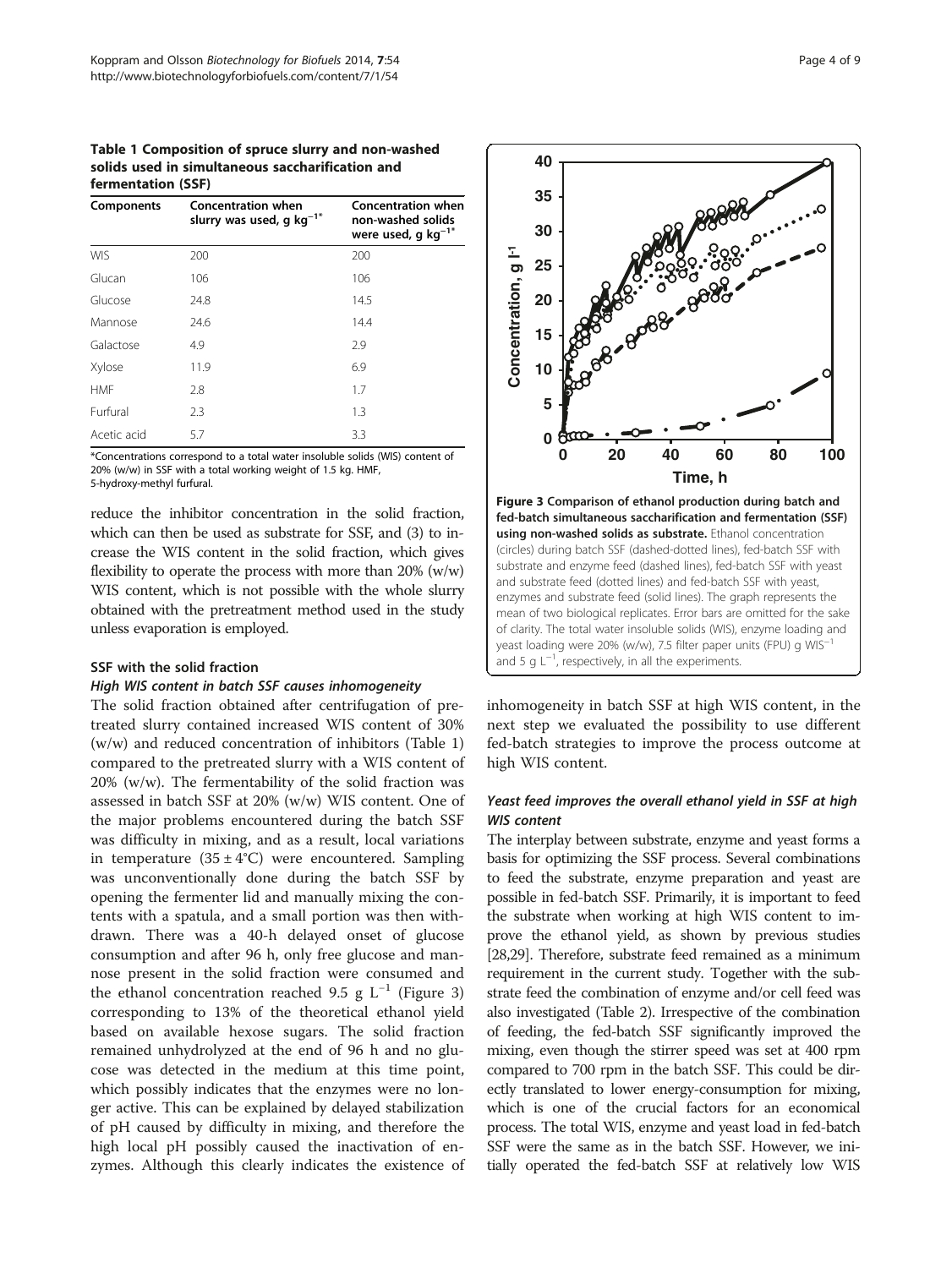| <b>SSF</b> | Substrate                   | Water insoluble solids (WIS) |                      | Yeast loading        | Enzyme                    |                          | Ethanol     |          |
|------------|-----------------------------|------------------------------|----------------------|----------------------|---------------------------|--------------------------|-------------|----------|
|            |                             | $%$ (w/w)                    | Amount, q            | amount, g            | loading, FPU              | Glucose <sup>e</sup> , g | g L $^{-1}$ | $\%^{1}$ |
| $B^*$      | Slurry                      | 19                           | 285                  | 7.5                  | 2138                      | 68.0                     | 2.1         |          |
| B.         | Solid fraction <sup>a</sup> | 20                           | 300                  | 7.5                  | 2250                      | 0.1                      | 9.5         | 13       |
| <b>FB</b>  | Solid fraction <sup>a</sup> | 10 to $20^{\circ}$           | $50 \text{ to } 300$ | 7.5                  | 1125 to 2250 <sup>d</sup> | 0.1                      | 27.9        | 37       |
| <b>FB</b>  | Solid fraction <sup>a</sup> | 10 to $20^{\circ}$           | $50 \text{ to } 300$ | 3.5 to $7.5^{\circ}$ | 2250                      | 0.5                      | 33          | 44       |
| <b>FB</b>  | Solid fraction <sup>a</sup> | 10 to $20b$                  | $50 \text{ to } 300$ | 3.5 to $7.5^{\circ}$ | 1125 to 2250 <sup>a</sup> | 0.5                      | 40          | 53       |

<span id="page-4-0"></span>Table 2 Summary of simultaneous saccharification and fermentation (SSF) experiments

\*Batch SSF was carried out with prehydrolysis of 24 h. <sup>a</sup>The solid fraction with a WIS content of 31% (w/w) was not washed and therefore, free sugars and inhibitors exist in it but in lower amounts compared to the slurry. <sup>b</sup>Fed-batch experiments started as a batch at 10% WIS with a working weight of 500 g. After 8 h, substrate was fed every 4 or 8 h until 65 h to a final WIS content of 20%. <sup>c</sup>Fed-batch experiments started as a batch with an initial yeast loading of 3.5 g (7 g L<sup>−1</sup>). After 8 h, cell suspension was fed every 4 or 8 h until 65 h to a final yeast amount of 7.5 g (5 g L<sup>−1</sup>). <sup>d</sup>Fed-batch experiments started as a batch with an initial enzyme loading of 1125 filter paper units (FPU) (22.5 FPU g of WIS−<sup>1</sup> ). After 8 h, enzyme preparation was fed every 4 or 8 h until 65 h to a final enzyme loading of 2250 FPU (7.5 FPU g of WIS<sup>−1</sup>). <sup>e</sup>Residual amounts of glucose at the end of 96 h of SSF. <sup>f</sup>Yield of theoretical maximum based on the total amount of glucose, mannose and galactose in the pretreated spruce. Yields are calculated for the concentrations after 96 h of SSF.

content and high enzyme and yeast loading per gram of WIS content. This significantly contributed to a well-mixed process. Sampling was no longer an inconvenient step because the medium was able to be drawn through the regular sampling port, which significantly decreased the contamination risk. The yeast cultivation procedure significantly affected the fermentation performance. When the cells were cultivated in fed-batch mode using the liquid fraction and added at once to the fed-batch SSF with substrate and enzyme feed, an overall ethanol yield of 37% of the theoretical maximum based on available hexose sugars was achieved. However, when the cells were cultivated in a continuous mode using the liquid fraction and fed to the SSF process with substrate feed, the overall ethanol yield was significantly increased to 44% and 53% of the theoretical maximum based on available hexose sugars with no enzyme feed and in combination with enzyme feed, respectively. The increased ethanol yield can be clearly attributed to the increased yeast viability (Figure 4) measured by counting the colonies on yeast extract peptone dextrose (YPD) plates. Higher ethanol productivity (Figure [3\)](#page-3-0) and increased cell viability (Figure 4) were observed in a fed-batch SSF experiment involving feeding with continuous-mode adapted yeast compared to the fed-batch SSF experiment with fed-batch adapted yeast added all at once at the start of SSF. It can be speculated that in order to maintain the cell viability it is important to maintain the cells in a robust metabolic state, a feature that can be achieved by continuous culture as it ensures steady physicochemical conditions in the bioreactor and therefore, a physiological steady-state can theoretically be achieved [\[30\]](#page-8-0). It is also known that a constant product (cells) quality can be maintained in a continuous culture for a relatively longer time compared to the batch culture. Furthermore during the continuous cultivation, the concentration of inhibitors such as acetic acid, 5 hydroxy-methyl furfural (HMF) and furfural were found to be near zero. This indicates that the biological conversion and detoxification of inhibitors are key aspects during the adaptation step. Therefore, adapting the cells in a fed-batch

mode also to increase the cell concentration and switching the culture to a continuous mode for cell feeding in a fedbatch SSF can be advantageous from a cell viability pointof-view, especially when working at high solid loadings. Our parallel study on mathematical modeling of the process also strongly indicated increased yeast viability as an important indicator for the overall improved ethanol yield. In addition, the model also indicated increased xylose consumption when xylose-rich feedstock was employed in the multi-feed SSF process (Wang R, Koppram R, Olsson L and Franzén C-J. Modeling and experimental



Figure 4 Comparison of colony forming units (CFU) during the batch and fed-batch SSF using non-washed solids as substrate. CFU (triangles) during batch SSF (dashed-dotted lines), fed-batch SSF with substrate and enzyme feed (dashed lines), fed-batch SSF with yeast and substrate feed (dotted lines) and fed-batch SSF with yeast, enzymes and substrate feed (solid lines). The graph represents the mean of two biological replicates and two technical replicates with error bars indicating standard deviation. The total WIS, enzyme loading and yeast loading were 20% (w/w), 7.5 FPU gWIS−<sup>1</sup> and 5 g L<sup>-1</sup>, respectively, in all the experiments.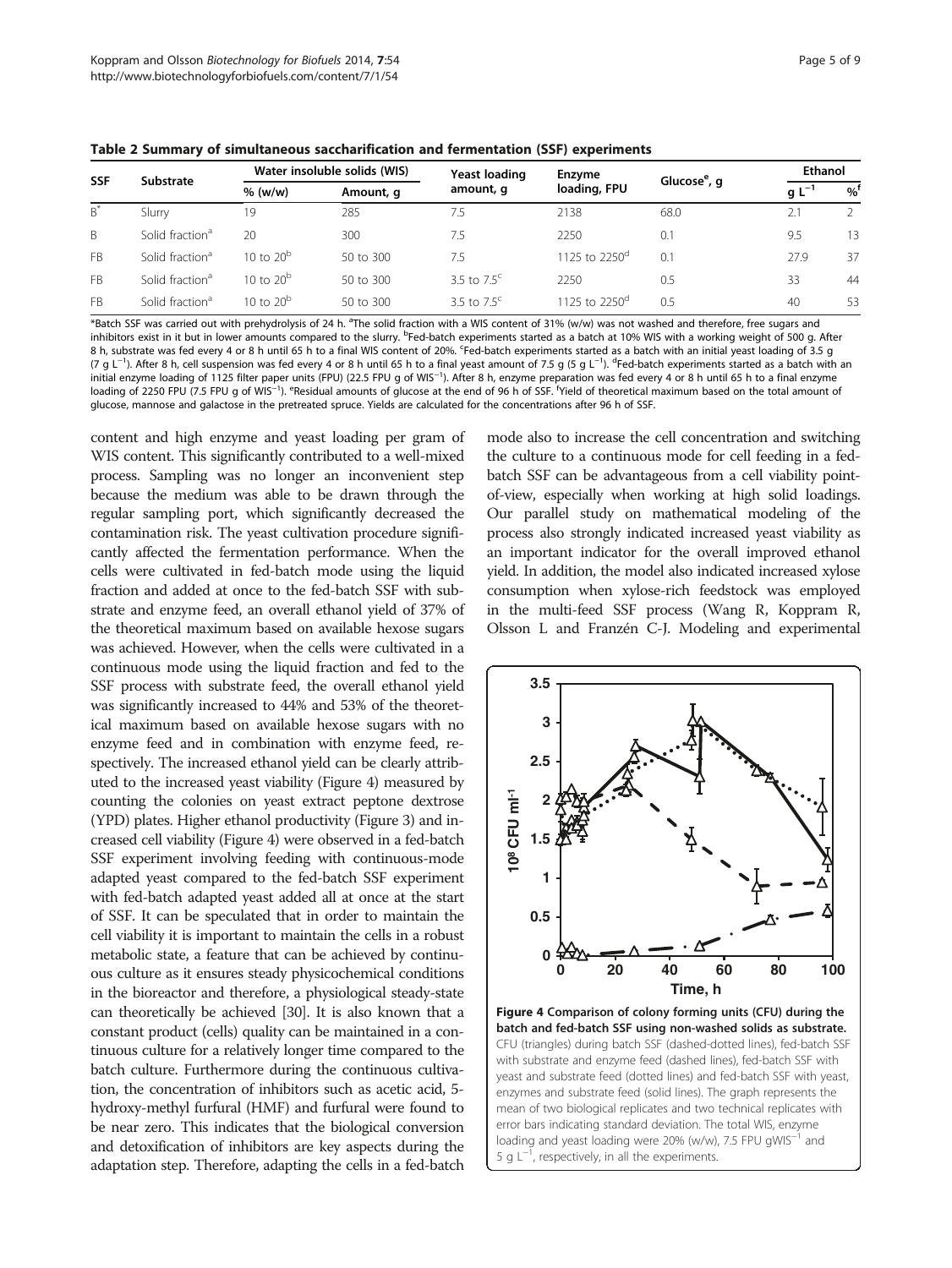studies of multi-feed simultaneous saccharification and cofermentation of pretreated birch to ethanol. Manuscript). It has been shown that filling a 10  $m<sup>3</sup>$  reactor with substrate before beginning the batch SSF can be a time-consuming process [[18\]](#page-7-0). However, this multi-feed SSF can be considered feasible since the process commences with the onset of substrate, enzymes and yeast feed, which can collectively reduce the overall process time. Therefore, from an industrial perspective fed-batch SSF could be an attractive feature. However, a techno-economic evaluation is needed to determine the impact of such a strategy on overall process economy, since fed-batch or a continuous mode of operation beckons good process control and associated costs.

Although the substrate feed improved the mixing and cell feed improved the cell viability, the highest observed ethanol yield was only 53% of the theoretical maximum despite the fact that a large fraction of cells remained viable even after 96 h of fed-batch SSF (Figure [4](#page-4-0)). The concentration levels of hexose sugars including glucose, mannose and galactose remained below 0.3 g  $L^{-1}$  after 96 h, indicating that there were no fermentable monomeric sugars. This likely indicates that enzymatic hydrolysis could be a possible limiting factor affecting the overall ethanol yield. It has previously been shown that at increasing solids concentration, the proportion of adsorbed cellulase decreased because of adsorption inhibition, the mechanism of which remains elusive [\[31](#page-8-0)]. Also, there is previous evidence that xylose and xylooligomers with a concentration as low as 1.67 g  $L^{-1}$  can decrease enzymatic hydrolysis rates and yields [[32](#page-8-0)]. In our study xylose was not fermentable by Thermosacc and the existence of xylose at a significant concentration of 15 g  $L^{-1}$  in the SSF can hinder enzymatic hydrolysis. Besides, softwoods, such as spruce, contain relatively high lignin content [\[13](#page-7-0)], which can cause increased nonspecific adsorption of cellulases to lignin [[32\]](#page-8-0) especially at high WIS content. Evidence also suggests that the simple and oligomeric phenolics generated during pretreatment, cause inhibition and precipitation of enzymes, even at low concentrations [\[6](#page-7-0)[,33](#page-8-0)]. Furthermore, the operation of SSF at suboptimal temperature of enzymes combined with other aforementioned factors are some of the areas that need improvement to further increase the ethanol yields to make the process economically feasible.

## Conclusion

We here demonstrated that the cultivation of yeast in a continuous culture wherein the outflow of cell suspension was fed to the SSF reactor, can significantly enhance cell viability and contribute to overall increase in ethanol yield. We also show that it is possible to work at a high WIS content of 20% (w/w) in conventional bioreactors using a well-designed fed-batch SSF process. Furthermore, we demonstrated the production of high ethanol-

concentration (40 g  $L^{-1}$ ), which is the minimal requirement for an economical distillation process. In addition, the potential of fed-batch SSF with substrate, enzyme and yeast feed can be improved by addressing the challenges pertaining to enzymatic hydrolysis.

## Methods

#### Media

The inoculum for anaerobic fermentations and SSF experiments was prepared by cultivation in minimal medium containing 20 g  $L^{-1}$  glucose and enriched with salts, and 2-fold addition of vitamins and trace elements according to Verduyn *et al.* [\[34](#page-8-0)]. The pH of the medium was set to 6.0 with 1 M NaOH for all shake-flask cultivations. YPD plates containing 10 g  $L^{-1}$  yeast extract, 20 g L<sup>-1</sup> peptone, 20 g L<sup>-1</sup> glucose and 20 g L<sup>-1</sup> agar were used for colony forming unit (CFU) determination during the SSF. A YNB plate containing 6.9 g  $L^{-1}$  yeast nitrogen base (without amino acids), 20 g  $L^{-1}$  glucose and 20 g L−<sup>1</sup> agar was used to isolate individual colonies of yeast.

### Microorganism

S. cerevisiae Thermosacc Dry was purchased from Lallemand, USA. The dry yeast was suspended in 5 ml of minimal medium and a loop full of cell suspension was streaked on a YNB plate, which was later incubated at 30°C for 2 days. A loop full of colonies of the same size were picked and re-suspended in 50 ml of minimal medium in a 150-ml shake flask, which was later incubated at 30°C on an orbital shaker set at 180 rpm until the late exponential phase (approximately 20 h). Aliquots of cell suspension (1 ml) were mixed with 0.5 ml of 60% sterile glycerol and stored at −80°C in sterile vials. Volumes of 100 μl from the vials were used to inoculate precultures.

#### Pretreated spruce

Spruce slurry with a WIS content of 20.3%, w/w (weight of insoluble solids to weight of slurry) was received from SEKAB-E-Technology AB (Örnsköldsvik, Sweden) and the composition of slurry is given in Table [1](#page-3-0). The slurry was centrifuged at 10,000 g for 10 minutes to separate the solid and the liquid fractions. Neither the solid nor the liquid fraction was subjected to chemical or physical detoxification. The solid fraction was used as a substrate feed for SSF. The liquid fraction along with the minimal medium was used for cultivation during the adaptation step. The liquid fraction was also used for anaerobic fermentation to assess its fermentability by Thermosacc.

### Cultivation of Thermosacc

The preculture for cell cultivation was developed in 50 ml of minimal medium in a 150-ml shake flask incubated at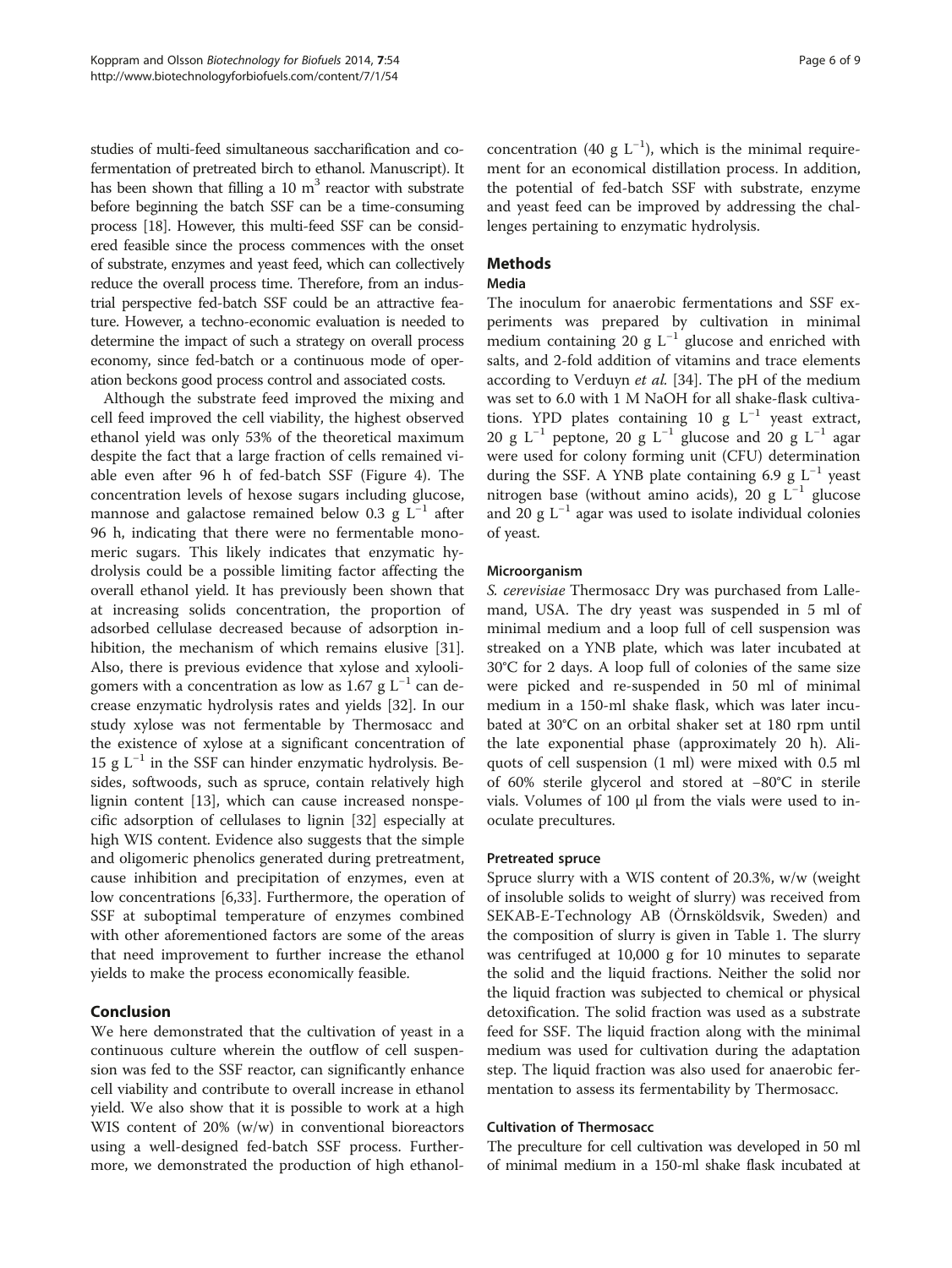30°C on an orbital shaker set at 180 rpm for 20 h. The cells were cultivated in a 3.6-L Infors HT-Labfors bioreactor in two stages, an initial batch phase in minimal medium, followed by a fed-batch phase of adaptation in a medium of liquid fraction with minimal medium. The batch phase was initiated by adding 50 ml of preculture to a working volume of 500 ml, and the cultivation was carried out until the growth on glucose followed by ethanol was completed, which was indicated by  $CO<sub>2</sub>$  evolution in the off-gas and by the dissolved oxygen concentration in the culture. Upon exhaustion of glucose and ethanol in the batch phase, a feed solution of the liquid fraction (from pretreated slurry) and minimal medium was fed linearly for 16 h to a final volume of 1.3 L. The concentration of liquid fraction in the feed solution was 50% (v/v). The minimal medium was supplemented to the feed solution to a final hexose (glucose, mannose and galactose) concentration of 50 g  $L^{-1}$  and the salts, vitamins and trace elements were correspondingly scaled up. The stirrer speed was set to 700 rpm during the batch phase and increased linearly to 1,000 rpm during the fed-batch phase. The aeration rate was maintained at 1 volume per volume per minute (vvm) and the pH was maintained at 5.0 by automatic addition of 2 M NaOH. Cell suspension was harvested after the fed-batch phase and used as yeast loading for anaerobic fermentation and also as initial yeast loading for the subsequent fed-batch SSF process. After the fed-batch phase the cultivation process was changed to a continuous mode with the adaptation feed solution with a flow rate of 50 ml  $h^{-1}$  and the working volume was maintained at 1 L. A part of the outflow was manually regulated as a cell suspension feed to the SSF reactor.

## Anaerobic fermentation in shake flasks

The fermentation was carried out to a working volume of 50 ml in 100-ml shake flasks fitted with a glycerol loop providing an anaerobic condition. Different concentrations of the liquid fraction (90%, 60% and 40%  $(v/v)$ ) were screened. The pH of the liquid fraction was adjusted to 6.0 and supplemented with 0.5 g  $l^{-1}$  (NH<sub>4</sub>)<sub>2</sub>HPO<sub>4</sub>, 125 ppm of vitahop (Betatech Gmbh, Schwabach, Germany) (to suppress bacterial growth). The fermentation was initiated by adding harvested cell suspension to reach a yeast concentration of 3 g dry weight L<sup>-1</sup>. The flasks were incubated at 30°C on an orbital shaker set at 180 rpm for 96 h and samples were withdrawn for optical density  $(OD)_{650}$  measurement and extracellular metabolite analysis.

## SSF

All the SSF experiments were carried out to a total WIS content of 20% (w/w), total enzyme loading of 7.5 FPU  $g^{-1}$ WIS, total yeast loading of 5 g dry weight  $L^{-1}$  and to a final working weight of 1.5 kg in 3.6-L Infors HT-Labfors reactors. An enzyme preparation, Cellic Ctec-2 from Novozymes A/S, Denmark with a filter paper activity of 149 FPU g<sup>-1</sup> enzyme, β-glucosidase activity of 590 IU g<sup>-1</sup> enzyme was used. The solid fraction of the pretreated spruce was used as the substrate, and the pH of this was adjusted to 5.0 using 10 M NaOH and supplemented with  $0.5$  g L<sup>-1</sup> (NH<sub>4</sub>)<sub>2</sub>HPO<sub>4</sub> and 125 ppm of vitahop. Batch SSF was initiated by adding fed-batch adapted cell suspension and enzyme preparation. Fed-batch SSF was initially started as a batch SSF of 500 g as a working weight with 10% (w/ w) WIS content, 50% of total yeast cell suspension (fedbatch adapted) and 50% of total enzyme preparation. After an initial period of 8 h of batch SSF the solid fraction, enzyme preparation and yeast cell suspension (continuous mode adapted) were manually fed every 4 or 8 h. The manual feeding was carried out for a period of 65 h. Fed-batch SSF with substrate and enzyme-cocktail feed was carried out in a similar way but with all the required yeast cell suspension added at the beginning. Fed-batch SSF with substrate and cell-suspension feed was carried out in a similar manner but with all the required enzyme preparation added at the beginning. The temperature was maintained at 35°C and pH at 5.0 by automatic addition of 5 M NaOH. The stirrer speed was set at 700 rpm for batch SSF and 400 rpm for fed-batch SSF. All the experiments were carried out in duplicates.

## Colony-forming units

Samples collected during the SSF were serially diluted using sterile normal saline solution; 100 μl of two of the dilutions were plated on YPD plates and incubated at 30°C for 2 days and the colonies were counted and represented as CFU ml<sup>-1</sup>.

## Sample preparation

To make the sample pipettable equivalent to water, 1 g of the withdrawn sample from SSF was diluted five times with milliQ water. The diluted samples were quantified for metabolites by HPLC. The concentrations (including the dilution factor) of metabolites obtained by HPLC were represented in g (metabolite) kg  $(s \text{larry})^{-1}$ . This concentration was used to determine the yields presented in Table [2.](#page-4-0) However, for the data representation in the graphs and elsewhere in the text, the concentration (g kg<sup>-1</sup>) was converted to concentration (g  $L^{-1}$ ) by multiplying with a conversion factor of 1.06 (kg  $L^{-1}$ ). The conversion factor was determined by pipetting 1 ml of slurry using a cut tip and weighing.

## Analysis of metabolites

Samples for extracellular metabolites were analyzed by HPLC using Aminex HPX-87H column with  $30 \times$ 4.6 mm Cation-H Biorad micro-guard column (Bio-Rad Laboratories AB, Solna, Sweden) maintained at 45°C; 5 mM  $H<sub>2</sub>SO<sub>4</sub>$  was used as an eluent at a flow rate of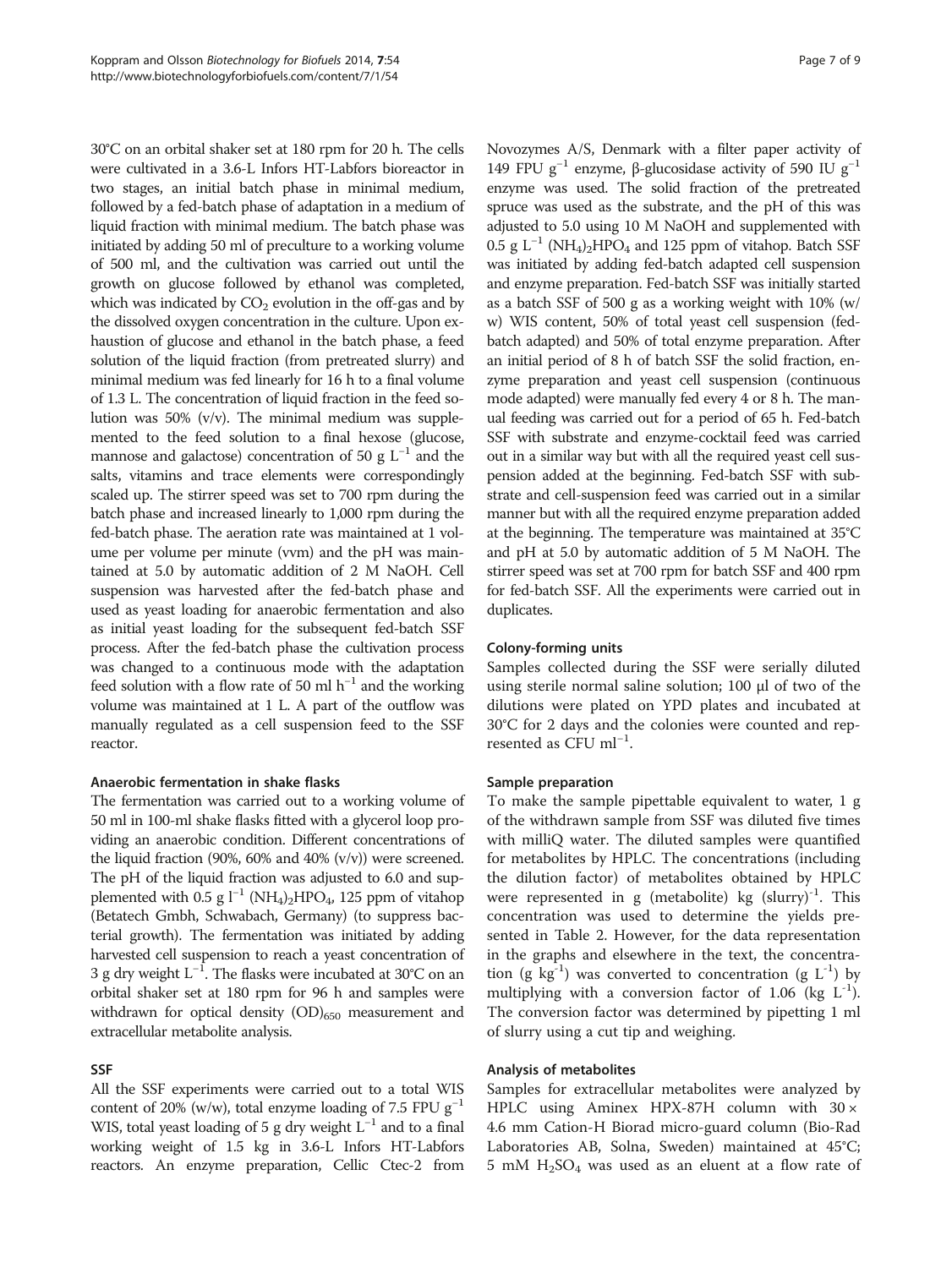<span id="page-7-0"></span>0.6 ml min−<sup>1</sup> . Glycerol, ethanol and acetic acid were detected using an RI detector maintained at 35°C; HMF and furfural were detected using a UV detector at 210 nm. The monomeric sugars in the samples were analyzed by high performance anion exchange chromatography using 4 × 250 mm Dionex CarboPac PA1 column with  $4 \times 50$  mm guard column (Thermo Scientific, Sweden) maintained at 30°C. Eluent A: 300 mM NaOH, eluent B: 100 mM NaOH + 85 mM sodium acetate were used for elution at a flow rate of 1 ml min−<sup>1</sup> . Monosaccharides including galactose, glucose and mannose were detected using pulsed amperometric detector.

## Ethanol yield calculation

The ethanol yield was represented as % of the maximum theoretical yield based on total available hexose sugars. The sum of available fermentable sugars, including glucose, mannose and galactose in the liquid fraction and WIS fraction was calculated. Due to the addition of water during hydrolysis, the theoretical weight of glucose released is 1.11 times the weight of glucan. By using the maximum theoretical ethanol yield of 0.51 g  $g^{-1}$  sugar, the maximum ethanol that can be produced from total available sugars was calculated. The percentage of the theoretical ethanol yield is defined as:

## $Y_\mathrm{SE} = 100^\circ$  produced amount of ethanol  $\mathrm{(g)} / \mathrm{}$ maximum theoretical amount of ethanol  $(g)$

#### Abbreviations

CFU: colony-forming units; FPU: filter paper units; HMF: 5-hydroxy-methyl furfural; HPAEC: high performance anion exchange chromatography; HPLC: high performance liquid chromatography; SSF: simultaneous saccharification and fermentation; WIS: water insoluble solids; YPD: yeast extract peptone dextrose.

#### Competing interests

The authors declare no conflicts of interest.

#### Authors' contributions

RK and LO were involved in the conception and design of the study. RK performed the experimental work. RK and LO critically analyzed the data. RK wrote the manuscript. Both authors commented on the manuscript, and read and approved the final manuscript.

#### Acknowledgements

This work was a part of the project 'High Gravity Biofuels' funded by Top level Nordic Research Institute. We thank SEKAB-E-Technology AB for providing us with pretreated spruce. The authors thank Associate Professor Carl Johan Franzén, Dr Charilaos Xiros and Ruifei Wang for the valuable discussion.

#### Received: 24 December 2013 Accepted: 13 March 2014 Published: 8 April 2014

#### References

- 1. Balat M: Production of bioethanol from lignocellulosic materials via the biochemical pathway: a review. Energ Convers Manage 2011, 52:858–875.
- 2. Galbe M, Zacchi G: A review of the production of ethanol from softwood. Appl Microbiol Biotechnol 2002, 59:618–628.
- 3. Wingren A, Galbe M, Zacchi G: Techno-economic evaluation of producing ethanol from softwood: comparison of SSF and SHF and identification of bottlenecks. Biotechnol Prog 2003, 19:1109–1117.
- Zacchi G, Axelsson A: Economic-evaluation of preconcentration in production of ethanol from dilute sugar solutions. Biotechnol Bioeng 1989, 34:223–233.
- Dasari RK, Dunaway K, Berson RE: A scraped surface bioreactor for enzymatic saccharification of pretreated corn stover slurries. Energ Fuel 2009, 23:492–497.
- 6. Kim Y, Ximenes E, Mosier NS, Ladisch MR: Soluble inhibitors/deactivators of cellulase enzymes from lignocellulosic biomass. Enzym Microb Technol 2011, 48:408–415.
- 7. Almeida JRM, Modig T, Petersson A, Hahn-Hägerdal B, Liden G, Gorwa-Grauslund MF: Increased tolerance and conversion of inhibitors in lignocellulosic hydrolysates by Saccharomyces cerevisiae. J Chem Technol Biotechnol 2007, 82:340–349.
- 8. Koppram R, Tomas-Pejo E, Xiros C, Olsson L: Lignocellulosic ethanol production at high-gravity: challenges and perspectives. Trends Biotechnol 2014, 32:46–53.
- 9. Jorgensen H, Vibe-Pedersen J, Larsen J, Felby C: Liquefaction of lignocellulose at high-solids concentrations. Biotechnol Bioeng 2007, 96:862–870.
- 10. Mohagheghi A, Tucker M, Grohmann K, Wyman C: High solids simultaneous Saccharification and fermentation of pretreated wheat straw to ethanol. Appl Biochem Biotechnol 1992, 33:67–81.
- 11. Zhang MJ, Wang F, Su RX, Qi W, He ZM: Ethanol production from high dry matter corncob using fed-batch simultaneous saccharification and fermentation after combined pretreatment. Bioresour Technol 2010, 101:4959–4964.
- 12. Hoyer K, Galbe M, Zacchi G: Effects of enzyme feeding strategy on ethanol yield in fed-batch simultaneous saccharification and fermentation of spruce at high dry matter. Biotechnol Biofuels 2010, 3:14.
- 13. Olofsson K, Bertilsson M, Liden G: A short review on SSF an interesting process option for ethanol production from lignocellulosic feedstocks. Biotechnol Biofuels 2008, 1:7.
- 14. Rudolf A, Alkasrawi M, Zacchi G, Liden G: A comparison between batch and fed-batch simultaneous saccharification and fermentation of steam pretreated spruce. Enzym Microb Technol 2005, 37:195–204.
- 15. Taherzadeh MJ, Niklasson C, Lidén G: Conversion of dilute-acid hydrolyzates of spruce and birch to ethanol by fed-batch fermentation. Bioresour Technol 1999, 69:59–66.
- 16. Öhgren K, Bengtsson O, Gorwa-Grauslund MF, Galbe M, Hahn-Hägerdal B, Zacchi G: Simultaneous saccharification and co-fermentation of glucose and xylose in steam-pretreated corn stover at high fiber content with Saccharomyces cerevisiae TMB3400. J Biotechnol 2006, 126:488–498.
- 17. Olofsson K, Rudolf A, Lidén G: Designing simultaneous saccharification and fermentation for improved xylose conversion by a recombinant strain of Saccharomyces cerevisiae. J Biotechnol 2008, 134:112-120.
- 18. Koppram R, Nielsen F, Albers E, Lambert A, Wannström S, Welin L, Zacchi G, Olsson L: Simultaneous saccharification and co-fermentation for bioethanol production using corncobs at lab, PDU and demo scales. Biotechnol Biofuels 2013, 6:2.
- 19. Lin FM, Qiao B, Yuan YJ: Comparative proteomic analysis of tolerance and adaptation of ethanologenic Saccharomyces cerevisiae to furfural, a lignocellulosic inhibitory compound. Appl Environ Microbiol 2009, 75:3765–3776.
- 20. Pinel D, D'Aoust F, del Cardayre SB, Bajwa PK, Lee H, Martin VJJ: Saccharomyces cerevisiae genome shuffling through recursive population mating leads to improved tolerance to spent sulfite liquor. Appl Environ Microbiol 2011, 77:4736–4743.
- 21. Palmqvist E, Grage H, Meinander NQ, Hahn-Hägerdal B: Main and interaction effects of acetic acid, furfural, and p-hydroxybenzoic acid on growth and ethanol productivity of yeasts. Biotechnol Bioeng 1999, 63:46–55.
- 22. Larsson S, Quintana-Sainz A, Reimann A, Nilvebrant NO, Jönsson LJ: Influence of lignocellulose-derived aromatic compounds on oxygenlimited growth and ethanolic fermentation by Saccharomyces cerevisiae. Appl Biochem Biotechnol 2000, 84-6:617-632.
- 23. Koppram R, Albers E, Olsson L: Evolutionary engineering strategies to enhance tolerance of xylose utilizing recombinant yeast to inhibitors derived from spruce biomass. Biotechnol Biofuels 2012, 5:32.
- 24. Larsson S, Reimann A, Nilvebrant NO, Jönsson LJ: Comparison of different methods for the detoxification of lignocellulose hydrolyzates of spruce. Appl Biochem Biotechnol 1999, 77–9:91–103.